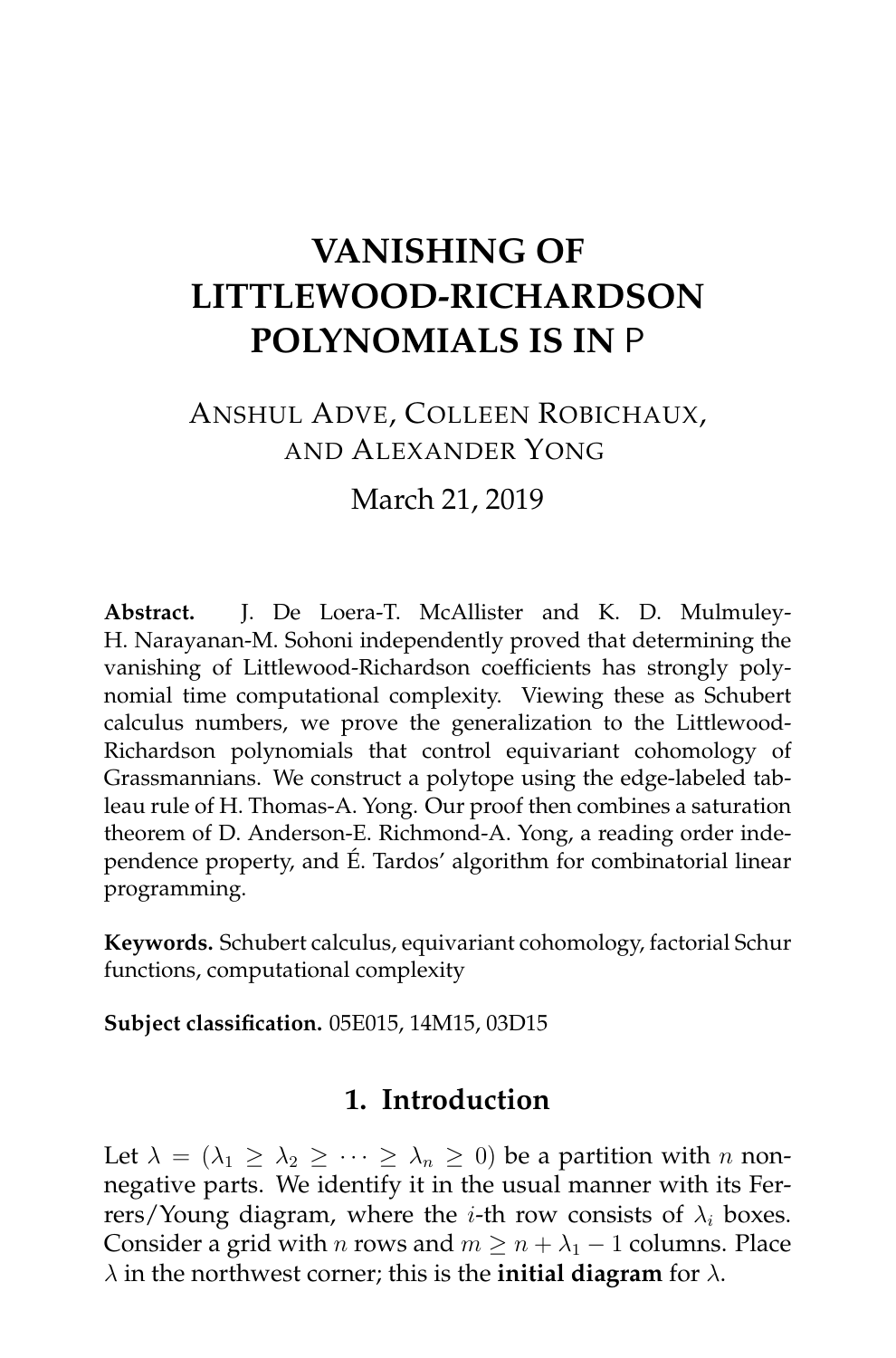For example, if  $\lambda = (4, 1, 1, 0)$ , the initial diagram is the first of the three below.

|  |  |  |  | $\begin{bmatrix} + & + & + & + & \cdot & \cdot & \cdot \\ + & \cdot & \cdot & \cdot & \cdot & \cdot & \cdot \\ + & \cdot & \cdot & \cdot & \cdot & \cdot & \cdot & \cdot \\ \end{bmatrix} \begin{bmatrix} + & + & + & \cdot & \cdot & \cdot & \cdot & \cdot \\ + & \cdot & \cdot & \cdot & \cdot & \cdot & \cdot \\ \cdot & \cdot & \cdot & \cdot & \cdot & \cdot & \cdot \\ \end{bmatrix} \begin{bmatrix} + & \cdot & \cdot & \cdot & \cdot & \cdot & \cdot \\ + & \cdot & \cdot & \cdot & \cdot & \cdot & \cdot \\ \cdot & \cdot & \cdot & \cdot & \cdot & \cdot & \cdot \\ \cdot & \cdot & \$ |  |  |  |  |  |  |  |
|--|--|--|--|--------------------------------------------------------------------------------------------------------------------------------------------------------------------------------------------------------------------------------------------------------------------------------------------------------------------------------------------------------------------------------------------------------------------------------------------------------------------------------------------------------------------------------------------------------------------------------------------------|--|--|--|--|--|--|--|
|  |  |  |  |                                                                                                                                                                                                                                                                                                                                                                                                                                                                                                                                                                                                  |  |  |  |  |  |  |  |
|  |  |  |  |                                                                                                                                                                                                                                                                                                                                                                                                                                                                                                                                                                                                  |  |  |  |  |  |  |  |
|  |  |  |  | [contract excel][experience][experience]                                                                                                                                                                                                                                                                                                                                                                                                                                                                                                                                                         |  |  |  |  |  |  |  |

A **local move** is a mutation of any  $2 \times 2$  subsquare of the form

| $\begin{pmatrix} + & \cdot \\ \cdot & \cdot \end{pmatrix}$ | $\mapsto$ | $\begin{pmatrix} 1 & 1 \\ 1 & 1 \end{pmatrix}$ . |
|------------------------------------------------------------|-----------|--------------------------------------------------|
|                                                            |           |                                                  |

from successive applications of the local move to the initial diagram for  $\lambda$ . Above one sees two more of the many other plus diagrams for  $\lambda = (4, 1, 1, 0)$ .

Let Plus( $\lambda$ ) be the set of plus diagrams for  $\lambda$ . Given  $P \in$ Plus( $\lambda$ ), let  $\texttt{wt}_x(P)$  be the monomial  $x_1^{\alpha_1} x_2^{\alpha_2} \cdots x_n^{\alpha_n}$  where  $\alpha_i$  is the number of  $\pm$ 's in row *i* of P. A finer statistic is

$$
\operatorname{wt}_{x,y}(P) = \prod_{(i,j)} x_i - y_j,
$$

where the product is over all  $(i, j)$  such that there is a + in row i and column  $j$  of  $P$ . For example, if  $P$  is the rightmost diagram above, then

$$
\text{wt}_x(P) = x_1 x_2^4 x_4 \text{ and}
$$
  

$$
\text{wt}_{x,y}(P) = (x_1 - y_1)(x_2 - y_1)(x_2 - y_3)(x_2 - y_4)(x_2 - y_5)(x_4 - y_2).
$$

Let  $X = \{x_1, x_2, \ldots, x_n\}$  and  $Y = \{y_1, y_2, \ldots, y_{n+\lambda_1-1}\}$  be two collections of indeterminates. We consider two generating series, the second being a refinement of the first:

$$
s_\lambda(X)=\sum_{P\in \text{Plus}(\lambda)}\texttt{wt}_x(P)\ \ \text{and}\ \ s_\lambda(X;Y)=\sum_{P\in \text{Plus}(\lambda)}\texttt{wt}_{x,y}(P).
$$

These are the **Schur polynomial** and **factorial Schur polynomial**, respectively. A more standard description of these polynomials involves semistandard Young tableaux, see, e.g., Macdonald (1992) and the references therein. The description above arises in, e.g., Knutson *et al.* (2009).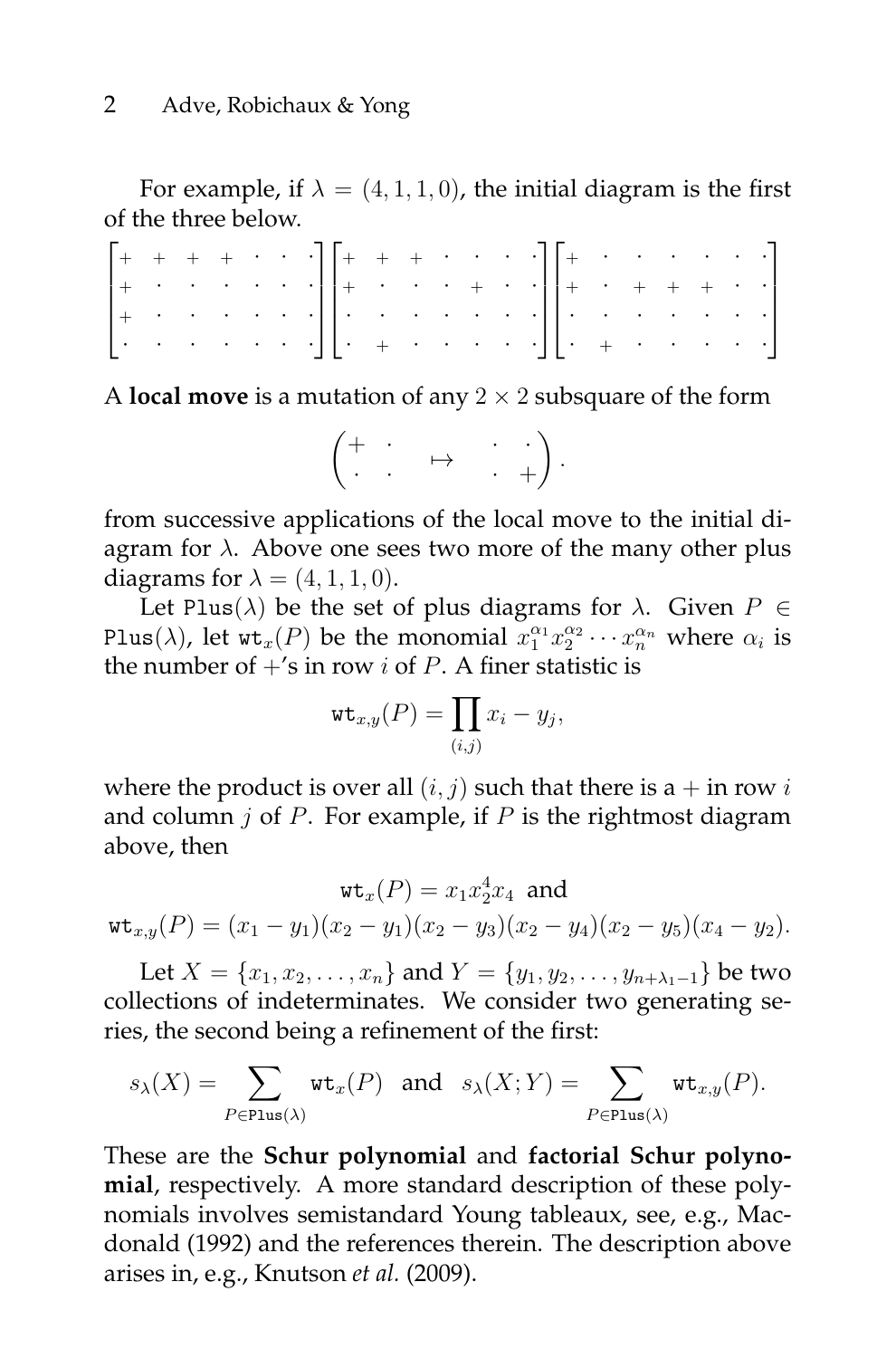Let  $Sym[X]$  denote the ring of symmetric polynomials in X. The set of Schur polynomials  $s_{\lambda}(X)$  over partitions  $\lambda$  with at most *n*, possibly empty, rows are a  $\mathbb{Z}$ -linear basis of Sym[X]. Analogously, the factorial Schur polynomials form a  $\mathbb{Z}[Y]$ -linear basis of Sym[X]  $\otimes_{\mathbb{Q}} \mathbb{Z}[Y]$ .

The structure constants with respect to these bases are defined by

$$
s_{\lambda}(X)s_{\mu}(X) = \sum_{\nu} c_{\lambda,\mu}^{\nu} s_{\nu}(X) \text{ and}
$$
  

$$
s_{\lambda}(X;Y)s_{\mu}(X;Y) = \sum_{\nu} C_{\lambda,\mu}^{\nu} s_{\nu}(X;Y).
$$

Here,  $c_{\lambda,\mu}^{\nu}$  is the **Littlewood-Richardson coefficient**; this is known to be a nonnegative integer. Following the terminology of Molev (2009), the Littlewood-Richardson polynomial is  $C^{\nu}_{\lambda,\mu} \in \mathbb{Z}[Y].$ These latter coefficients generalize the former, i.e.,

$$
c_{\lambda,\mu}^{\nu}=C_{\lambda,\mu}^{\nu}|_{y_1=0,y_2=0,\ldots,y_{n+\lambda_1-1}=0}.
$$

In general,  $c^{\nu}_{\lambda,\mu} = 0$  unless  $|\lambda| + |\mu| = |\nu|$  whereas  $C^{\nu}_{\lambda,\mu} = 0$ unless  $|\lambda| + |\mu| \geq |\nu|$ , where here  $|\lambda| = \sum_i \lambda_i$ . It is a theorem of Graham (2001) that  $C_{\lambda,\mu}^{\nu}$  is uniquely expressible as a polynomial, with nonnegative integer coefficients in the variables  $\{\beta_i := y_{i+1} - y_i : i \geq 1\}.$ 

For example, the interested reader may verify that

$$
s_{(1,0)}(x_1, x_2; Y)^2 = s_{(2,0)}(x_1, x_2; Y) + s_{(1,1)}(x_1, x_2; Y) + (y_3 - y_2)s_{(1,0)}(x_1, x_2; Y).
$$

De Loera & McAllister (2006) and Mulmuley *et al.* (2012) independently proved the vanishing problem for  $c^{\nu}_{\lambda,\mu}$  has strongly polynomial time complexity. The following result completes the parallel above:

THEOREM 1.1. The vanishing of  $C_{\lambda,\mu}^{\nu}$  can be decided in strongly polynomial time.

In contrast, Narayanan (2006) has shown that computation of  $c^{\nu}_{\lambda,\mu}$  is a #P-complete problem in L. Valiant's complexity theory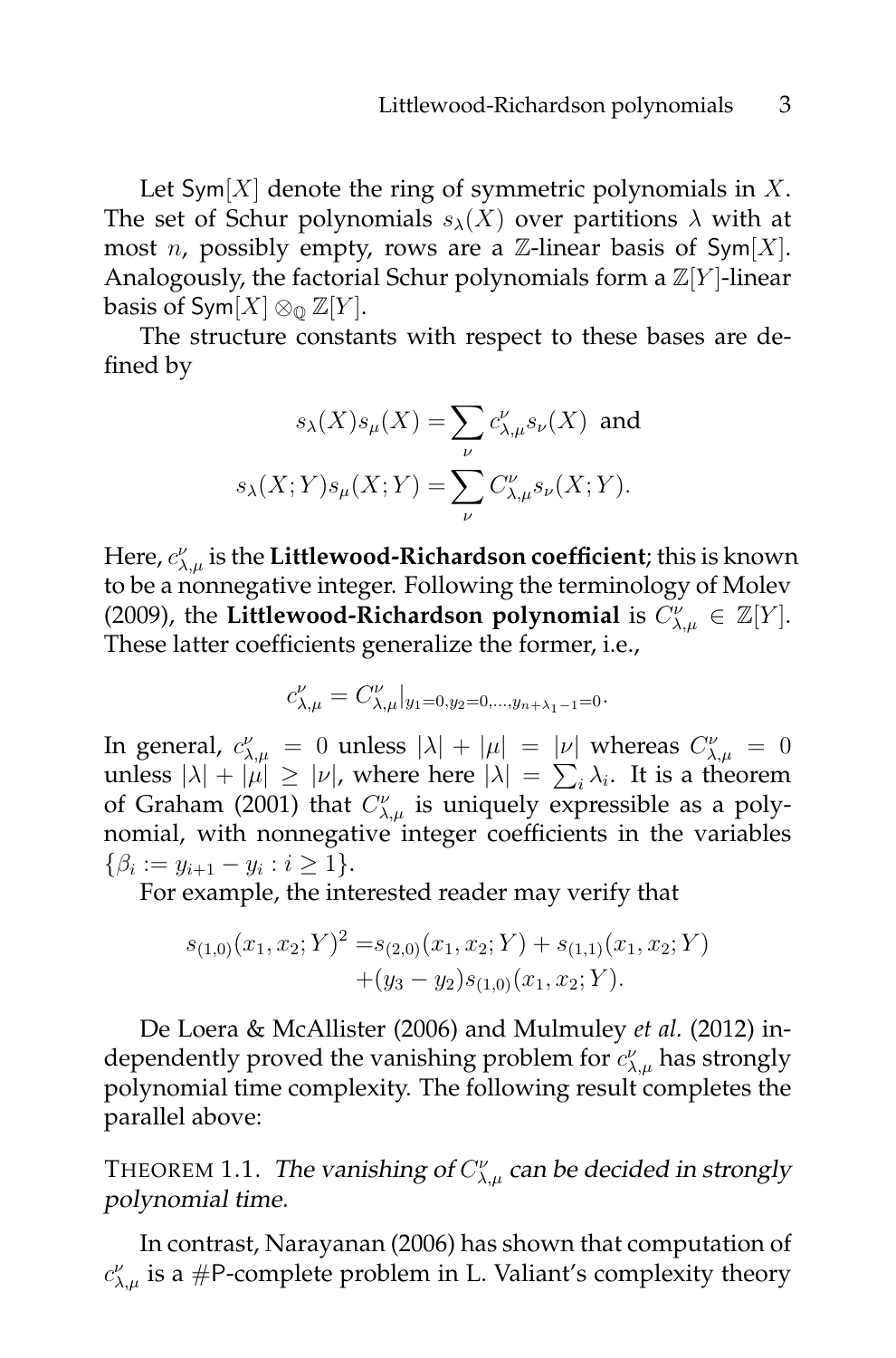for counting problems Valiant (1979). Now,  $c^{\nu}_{\lambda,\mu}$  is a special case of  $C_{\lambda,\mu}^{\nu}$  of when  $|\nu| = |\lambda| + |\mu|$ . In this case,  $C_{\lambda,\mu}^{\nu}|_{\beta_i=1} = C_{\lambda,\mu}^{\nu}$ . Hence it follows that determining the value of  $C_{\lambda,\mu}^{\nu} |_{\beta_i=1} \in \mathbb{Z}_{\geq 0}$  is  $#P$ -hard. In particular, no polynomial time algorithm for either counting problem can exist unless  $P = NP$ .

*Overview of proof of Theorem 1.1.* Our argument is a modification of that used in De Loera & McAllister (2006); Mulmuley *et al.* (2012). In Section 3, we construct, with explicit inequalities, a polytope  $\mathcal{P}_{\lambda,\mu}^{\nu}$  with the property that  $\mathcal{P}_{\lambda,\mu}^{\nu}$  has a lattice point if and only if  $C_{\lambda,\mu}^{\nu} \neq 0$ . Now, if  $\mathcal{P}_{\lambda,\mu}^{\nu}$  is nonempty, it has a rational vertex. In that case, some dilation  $N\mathcal{P}_{\lambda,\mu}^{\nu}$  contains an integer lattice point. Moreover, by our construction,  $N \mathcal{P}_{\lambda,\mu}^{\nu} = \mathcal{P}_{N \lambda,N \mu}^{N \nu}$ which means  $C_{N\lambda,N\mu}^{N\nu}\neq 0$ . Thus, by a saturation theorem of Anderson *et al.* (2013), we conclude

$$
C_{\lambda,\mu}^{\nu} \neq 0 \iff C_{N\lambda,N\mu}^{N\nu} \neq 0 \iff \mathcal{P}_{\lambda,\mu}^{\nu} \neq \emptyset.
$$

To determine if  $\mathcal{P}_{\lambda,\mu}^{\nu}\neq\emptyset$ , one needs to ascertain feasibility of any linear programming problem involving  $\mathcal{P}_{\lambda,\mu}^{\nu}$ . The Klee-Minty cube shows that the practically efficient simplex method has exponential worst-case complexity. Instead, one can appeal to ellipsoid/interior point methods for polynomiality. Better yet, our inequalities are of the form  $Ax \leq b$  where the entries of A are from  $\{-1, 0, 1\}$  and the vector b is integral. Hence our polytope is *combinatorial* and so one can achieve strongly polynomial time complexity using É. Tardos' algorithm; see Grotschel et al. (1993);  $\Box$ Tardos (1986).  $\Box$ 

We point out some aspects of our modification. In De Loera & McAllister (2006); Mulmuley *et al.* (2012) the authors use the original saturation theorem of Knutson & Tao (2003). In addition, the polytope used has precisely  $c^{\nu}_{\lambda,\mu}$  many lattice points. Our polytope does not have any such exact counting feature. To construct it, we need to deduce a new result about the edgelabeled tableau rule of Thomas & Yong (2018). The remainder of our argument is Proposition 3.2.

In recent years there has been significant work on the complexity of computing Kronecker coefficients; see, e.g., Bürgisser & Ikenmeyer (2008); Ikenmeyer *et al.* (2017); Pak & Panova (2017)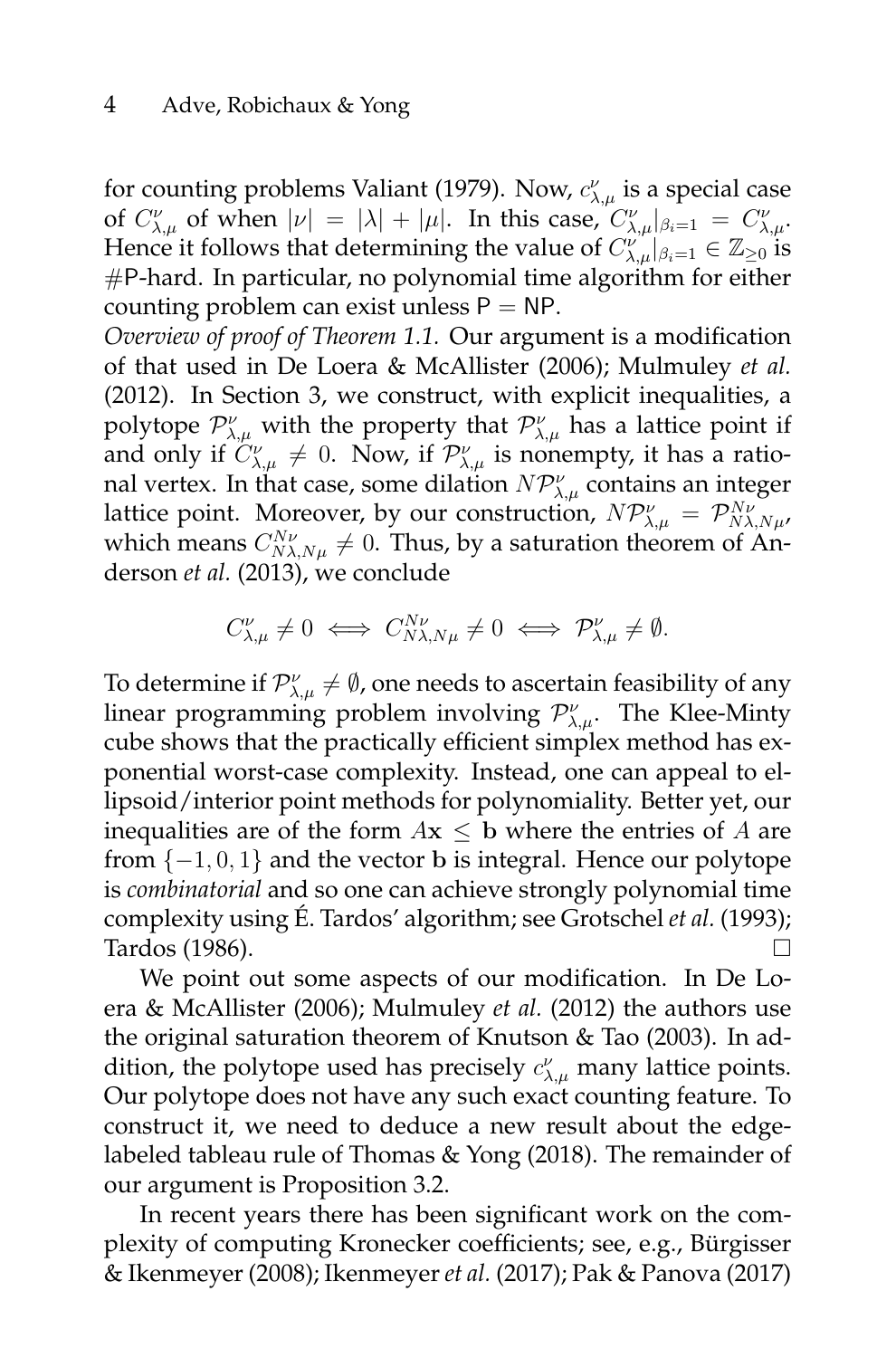and the references therein. In the context of the representation theory of the symmetric group, these are an extension of the Littlewood-Richardson coefficients. This paper initiates a study of the analogous complexity issues in Schubert calculus, by interpreting the Littlewood-Richardson coefficients as triple intersections of Schubert varieties in the Grassmannian; see Section 4 for further discussion and open problems.

#### **2. A factorial Littlewood-Richardson rule**

Molev & Sagan (1999) gave the first combinatorial rule for  $C_{\lambda,\mu}^{\nu}.$ The first rule that exhibited the positivity of Graham (2001) was found by Knutson & Tao (2003) in terms of *puzzles*. Later Kreiman (2010) and Molev (2009) independently gave essentially equivalent tableaux rules with the same positivity property. We also mention Zinn-Justin (2009) which gives a quantum integrability proof of the puzzle rule.

Actually, we will use yet another rule, due to Thomas & Yong (2018). This is also the rule utilized in the proof of the saturation theorem of Anderson *et al.* (2013) that we need. Indeed, we will observe a new property of the rule that may be of some independent interest.

**2.1. The edge-labeled rule.** We now recall the rule for  $C^{\nu}_{\lambda,\mu}$  of Thomas & Yong (2018).

Suppose  $\lambda \subseteq \nu$ . An **edge-labeled tableau** T of skew shape  $\nu/\lambda$  and content  $\mu$  is an assignment of  $\mu_i$  many labels *i* to the boxes of  $\nu/\lambda$  and the horizontal edges weakly south of the "southern border" of  $\lambda$  (thought of as a lattice path, in the usual way). Each box contains exactly one label. Each edge contains a (possibly empty) set of labels. Moreover:

- (i) the *box* labels weakly increase along rows;
- (ii) the labels strictly increase along columns; and
- (iii) no edge label  $k$  is **too high**, i.e., every edge label  $k$  must be weakly below the southern edges of row k.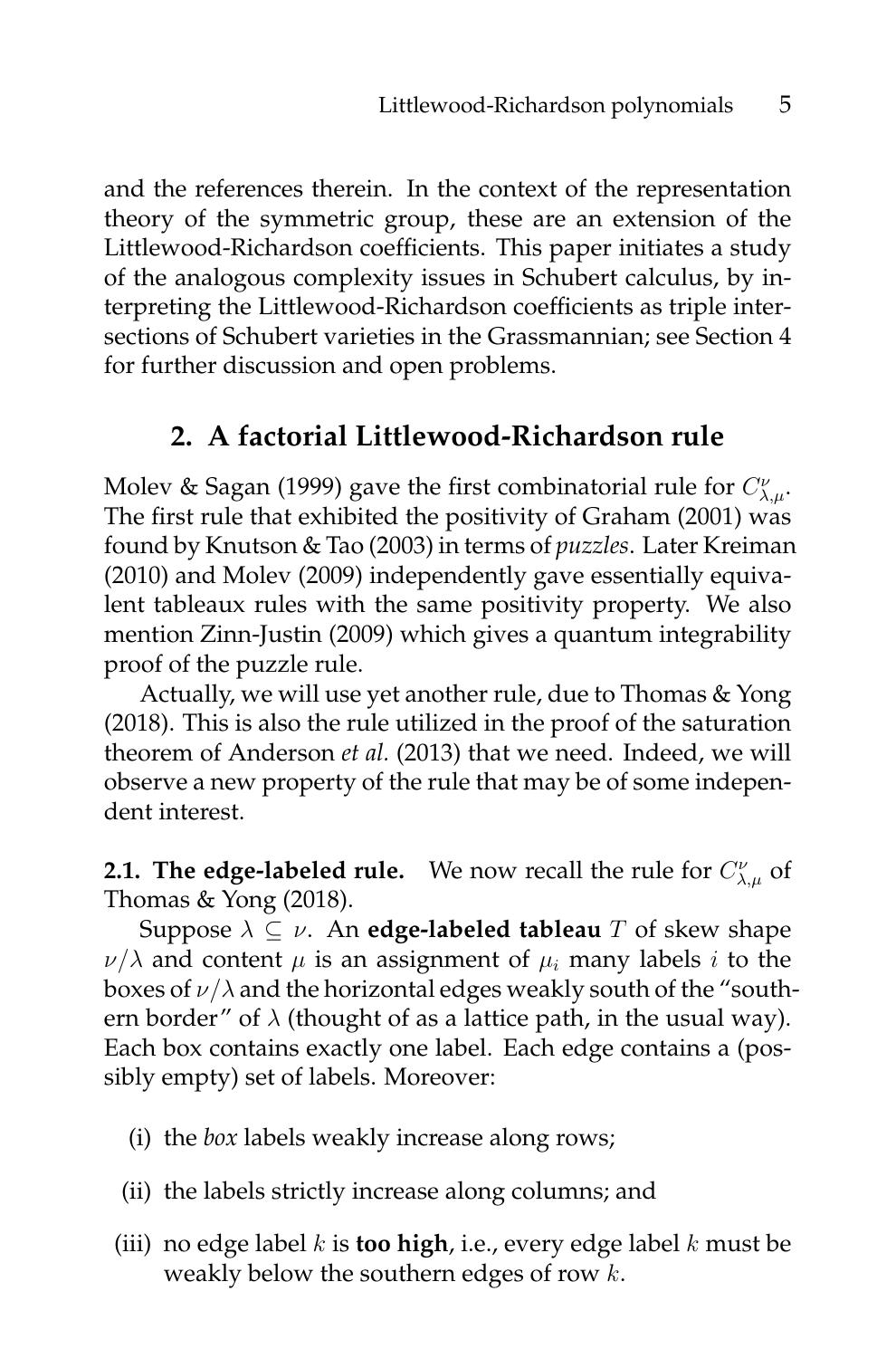We will refer to (i) and (ii) as **semistandardness** conditions.

A tableau is **lattice** if for each label  $k$  and column  $j$ , the number of  $k$ 's in column  $j$  and to the right is weakly greater than the number of  $(k + 1)$ 's that appear in the same region. This can be stated in terms of a column reading word  $w_c(T)$ , obtained by reading the columns top to bottom, right to left. When reading a set-valued edge, read entries in increasing order.

We will also need the row reading word  $w_r(T)$ . This is obtained by reading the rows right to left and top to bottom, and reading set-valued edges in increasing order.

We say a word is a **lattice** if for every t and label k, in reading the first *t* letters, there are weakly more *k*'s than  $(k + 1)$ 's.

EXAMPLE 2.1. Consider the following tableaux with  $\nu = (4, 2, 2)$ and  $\lambda = (2, 2, 0)$ :



Then

$$
w_c(T_1) = 1 1 1 2 3 1 2 3
$$
  $w_r(T_1) = 1 1 1 2 1 3 2 3$   
 $w_c(T_2) = 2 1 1 2 3 1 2 3$   $w_r(T_2) = 2 1 1 2 1 3 2 3$ .

 $T_1$  and  $T_2$  are both edge-labeled tableaux; however only  $T_1$  is lattice. Further, notice that both  $w_c(T_1)$  and  $w_r(T_1)$  are lattice, whereas both  $w_c(T_2)$  and  $w_r(T_2)$  are not lattice. This is the point of Theorem 2.3 below. In  $T_3$ , the edge labels on the southern border of the first row are too high. Therefore, while  $T_3$  is lattice, it is not an edge-labeled tableau.

Let EdgeTab $_{\lambda,\mu}^{\nu}$  be the set of edge-labeled tableaux  $T$  such that  $w_c(T)$  is lattice. The main theorem of Thomas & Yong (2018) is that there is a weight apwt $(T)$  such that

$$
C_{\lambda,\mu}^{\nu}=\sum_{T\in\mathrm{EdgeTab}_{\lambda,\mu}^{\nu}}\mathrm{apwt}(T).
$$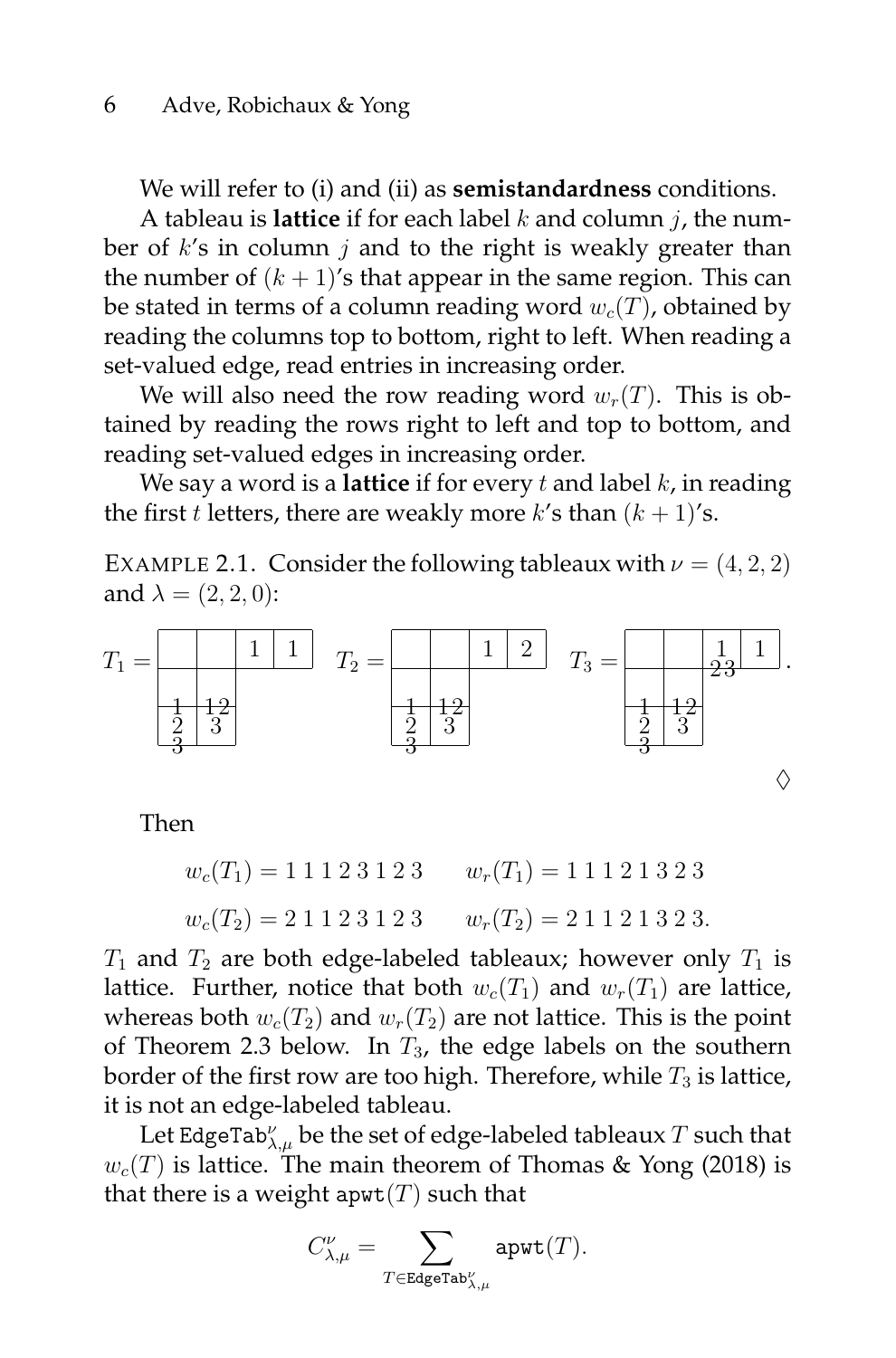We do not actually need apwt $(T)$  in this paper, so we suppress this detail. Instead, to discuss nonvanishing, we only need the following immediate consequence:

PROPOSITION 2.2 (Anderson *et al.* 2013, Corollary 3.3).  $C_{\lambda,\mu}^{\nu}=0$ if and only if EdgeTab $_{\lambda,\mu}^{\nu}=\emptyset.$ 

**2.2. Reading order independence.** It is well-known to experts in the theory of Young tableaux that "any reasonable reading order works". An instantiation of this imprecise statement is that a (classical, i.e., non-edge-labeled) semistandard tableaux is lattice for the column reading word (top to bottom, right to left) if and only if it is lattice for the row reading word (right to left, top to bottom).

The original formulation of the rule from Thomas & Yong (2018) uses column reading order. However, since the saturation property concerns stretching rows, we will need the following:

THEOREM 2.3. Let T be an edge-labeled tableau. Then  $w_c(T)$  is lattice if and only if  $w_r(T)$  is lattice.

PROOF (Theorem 2.3). Let  $T$  be an edge-labeled tableau. Let  $T_{i,j}$  = the label of the box in row *i* column *j* in matrix notation. Similarly,

 $T_{i+\frac{1}{2},j}$  = the (set) filling of the southern edge of  $(i,j)$ .

Accordingly, we let  $(x, y)$  denote either a box or edge position of the tableau, i.e.,  $(x, y) = (i, j)$  or  $(x, y) = (i + \frac{1}{2})$  $(\frac{1}{2}, j)$ . Let

 $w_r |_{(x,y)}(T)$  = the row reading word of T ending at  $(x, y)$ , and

 $w_c |_{(x,y)}(T)$  = the column reading word of T ending at  $(x, y)$ .

EXAMPLE 2.4. Let  $T = T_1$  from Example 2.1. Then

$$
w_c |_{(2,1)} (T) = 1 1 1 2 3 \qquad w_r |_{(2,1)} (T) = 1 1
$$
  

$$
w_c |_{(2+\frac{1}{2},1)} (T) = 1 1 1 2 3 1 \qquad w_r |_{(2+\frac{1}{2},1)} (T) = 1 1 1 2 1.
$$

 $\Diamond$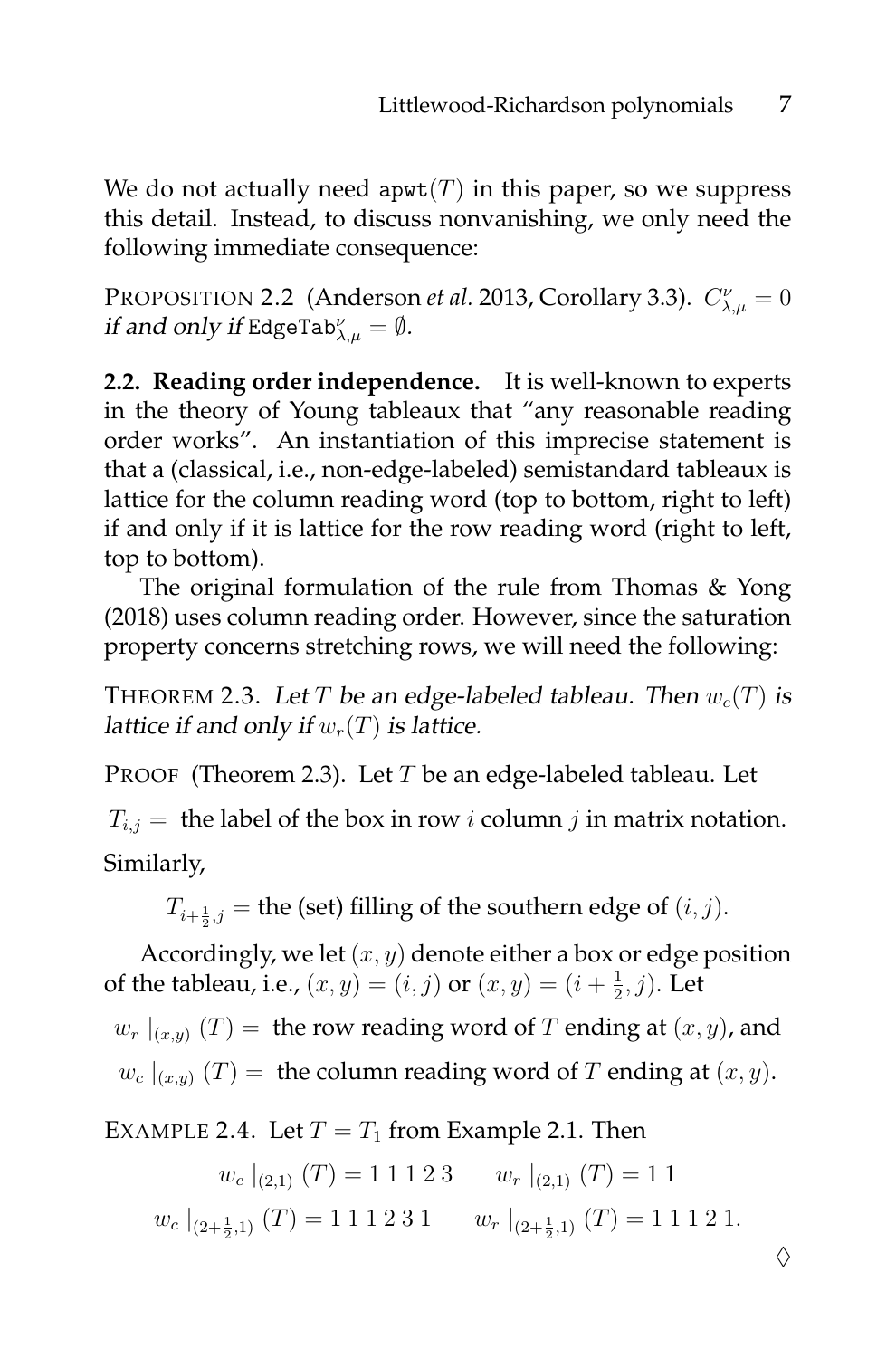CLAIM 2.5.

- (I) All labels weakly northeast of  $(x, y)$  are read by  $w_r |_{(x,y)}$   $(T)$ and  $w_c |_{(x,y)}$  (T).
- (II) If  $\ell$  is read by  $w_c |_{(x,y)} (T)$  but not  $w_r |_{(x,y)} (T)$  then  $\ell > T_{x,y}$ .

(III) If  $\ell$  is read by  $w_r |_{(x,y)} (T)$  but not  $w_c |_{(x,y)} (T)$  then  $\ell < T_{x,y}$ .

*Proof (Claim 2.5):* (I) is by definition. (II) and (III) follow since T is semistandard.

 $(\Rightarrow)$  Suppose  $w_c(T)$  is lattice, but  $w_r(T)$  is not. Hence there exists a label k and position  $(x, y)$  such that  $w_r |_{(x,y)}$  contains more  $(k+1)$ 's than k's. We may assume without loss of generality that  $(x, y)$  contains  $k + 1$ . Then by (II) and (III) of the claim, the excess of  $(k + 1)$ 's must be blamed on the region weakly northeast of  $(x, y)$ . However, (I) implies  $w_c(T)$  is not lattice, a contradiction.

(←) Conversely, suppose  $w_r(T)$  is lattice and  $w_c(T)$  is not. Take a label k and position  $(x, y)$  such that  $w_c|_{(x,y)}(T)$  contains more  $(k + 1)$ 's than k's. We may assume that if  $(x, y)$  is a box position then  $T_{x,y} = k + 1$  and if  $(x, y)$  is an edge position then  $k + 1 \in T_{x,y}$ . Further, we may assume  $(x, y)$  is the first (topmost and rightmost) position of such a failure.

Case 1:  $[(x, y) = (i, j)$  is a box] By (II), among the labels read by  $w_c |_{(i,j)}$  (T) but not  $w_r |_{(i,j)}$  (T), no k or  $k+1$  appears. Therefore since  $w_c |_{(i,j)}(T)$  is not lattice, in the region read by both, there are more  $(k + 1)$ 's than k's. Since  $w_r(T)$  is lattice, in the region only read by  $w_r |_{(i,j)}$  (T), there must exist at least one k. Where can such an additional  $k$  appear? By semistandardness, it must be in row  $i - 1$ , strictly to the left of column j, as either a box or edge label. Moreover, again by semistandardness, any such extra k in column  $j' < j$  must have a "paired"  $k + 1$  in the box  $(i, j')$  below it. Hence, it follows that  $w_r(T)$  is also not lattice, a contradiction.

Case 2:  $[(x, y) = (i + \frac{1}{2})]$  $(\frac{1}{2}, j)$ ] As in Case 1, there must exist an extra  $k$ in the region  $R$  weakly north of row  $i$  and strictly west of column j. Now, if there is a box label  $k$  in  $R$ , then by semistandardness we conclude  $T_{i,j} = k$ . This implies  $(x, y)$  is not the first violation of latticeness for  $w_c(T)$ .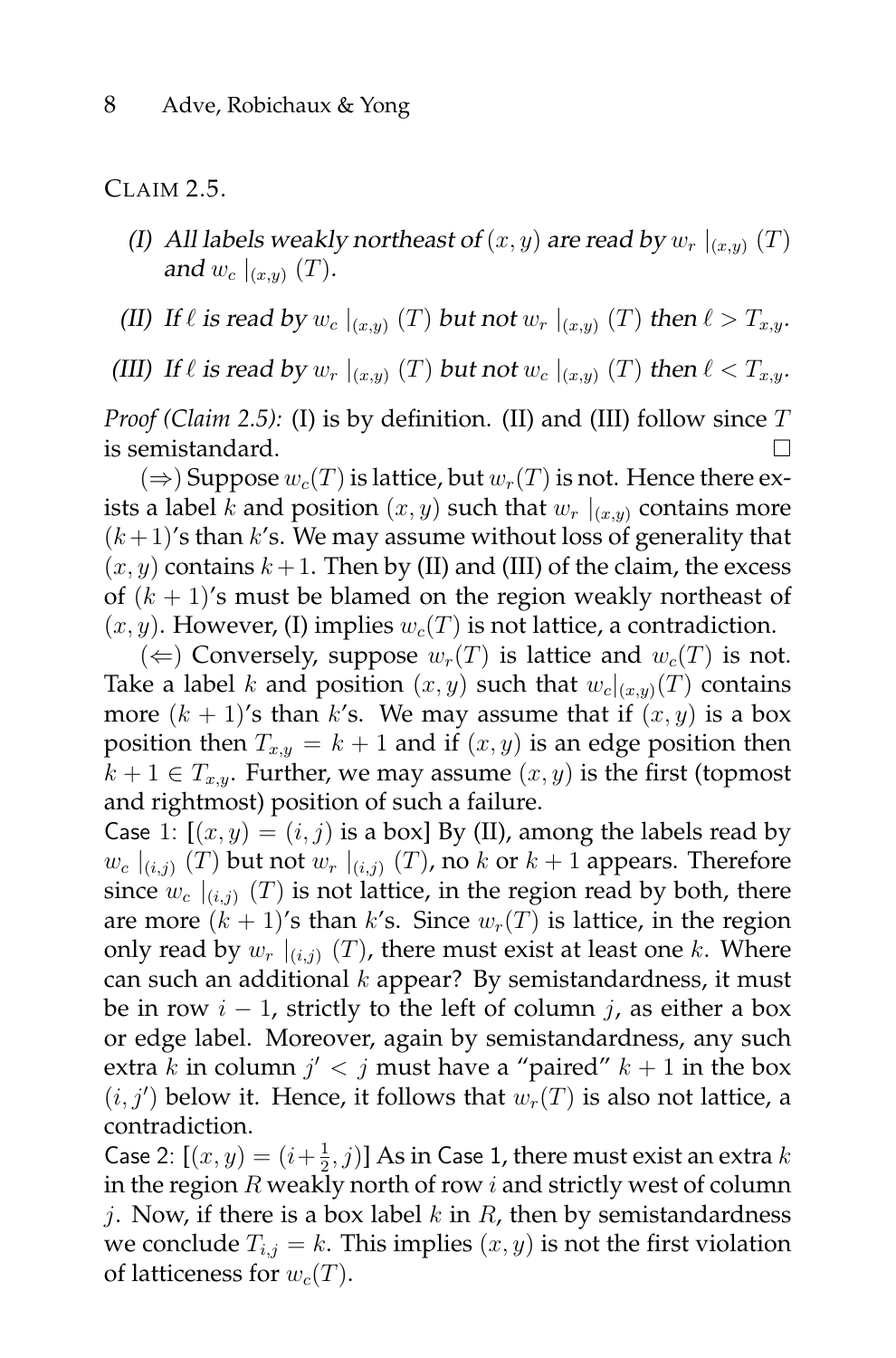#### **3. Proof of the main theorem**

Suppose  $T\in\texttt{EdgeTab}_{\lambda,\mu}^{\nu}.$  Let  $r_k^i=r_k^i(T)$  denote the number of  $k$ 's in the *i*th row of  $T$  and  $r_k^{i+\frac{1}{2}} = r_k^{i+\frac{1}{2}}(T)$  the number of  $k$ 's in the southern edges of the *i*th row of  $T$ , where

 $k \in \{1, 2, \ldots, l(\mu)\}\$  and  $i \in \{1, 2, \ldots, l(\nu)\}\$ .

Recall,  $l(\mu)$  is the number of nonzero parts of  $\mu$ , etc. By convention, let

$$
r_{l(\mu)+1}^i = r_k^{l(\nu)+1} = 0.
$$

EXAMPLE 3.1. For instance, consider



Then

$$
r_1^2 = 2, r_1^{2 + \frac{1}{2}} = 1, r_2^{2 + \frac{1}{2}} = 1, r_2^3 = 1, r_3^3 = 1, r_3^{3 + \frac{1}{2}} = 1,
$$

and all other values are zero.  $\Diamond$ 

Next, examine the following conditions (which modify those of a preprint version of Mulmuley *et al.* (2012)):

(A) Non-negativity: For all  $i, k$ ,

$$
r_k^i \ge 0, r_k^{i + \frac{1}{2}} \ge 0.
$$

(B) Shape constraints: For all i,

$$
\lambda_i + \sum_k r_k^i = \nu_i.
$$

(C) Content constraints: For all  $k$ ,

$$
\sum_i r_k^i + r_k^{i + \frac{1}{2}} = \mu_k.
$$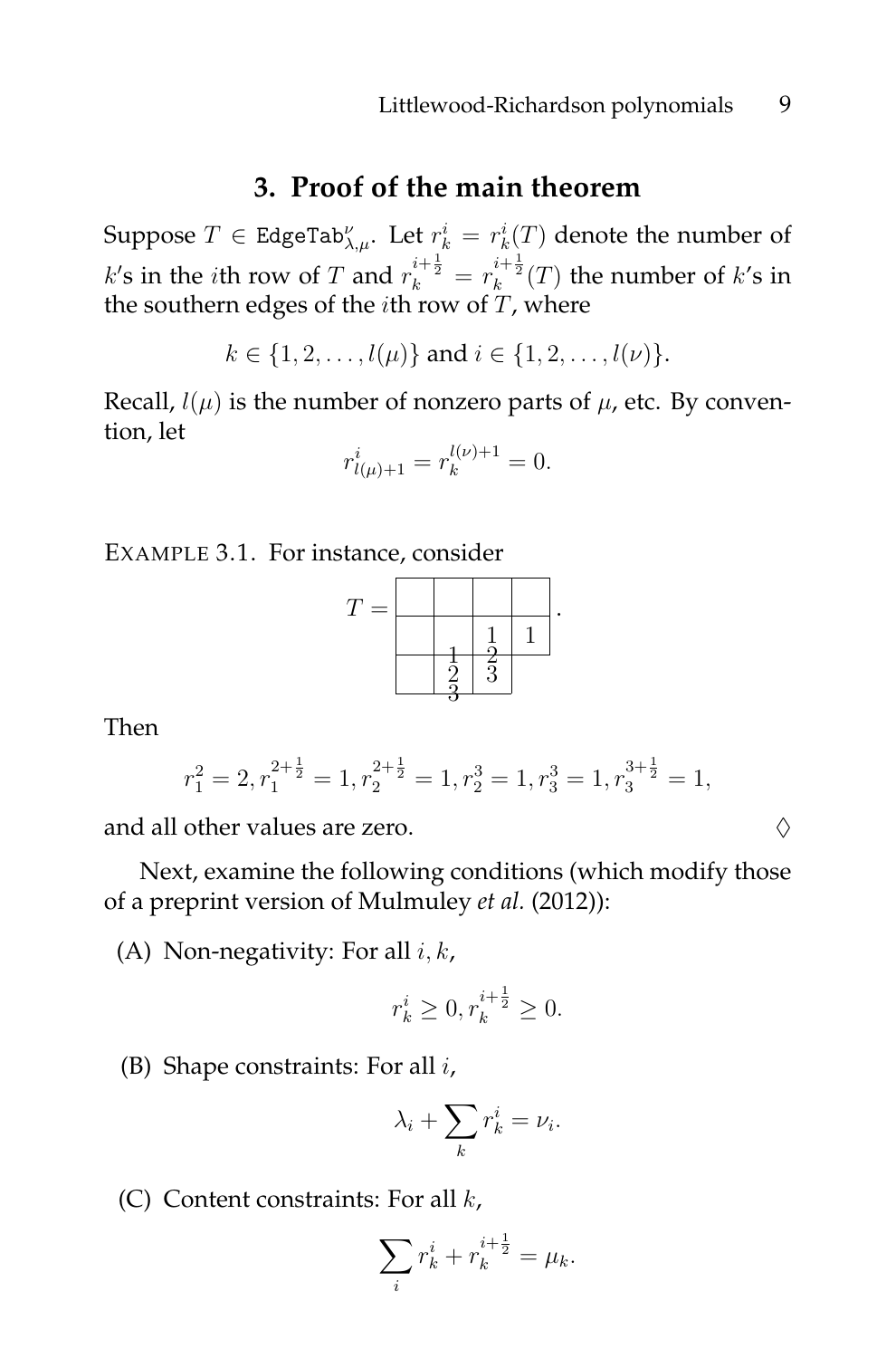#### 10 Adve, Robichaux & Yong

(D) Gap constraints: For all  $i, k$ ,

$$
r_k^{i+\frac{1}{2}} \leq \left(\lambda_i + \sum_{k' < k} r_{k'}^i\right) - \left(\lambda_{i+1} + \sum_{k' \leq k} r_{k'}^{i+1}\right).
$$

(E) Too high: For all  $i < k$ ,

$$
r_k^{i+\frac{1}{2}} = 0.
$$

(F) Reverse lattice word constraints: For all  $i, k$ ,

$$
\sum_{i' < i} r_k^{i'} + r_k^{i'+\frac{1}{2}} \ge r_{k+1}^i + \sum_{i' < i} r_{k+1}^{i'} + r_{k+1}^{i'+\frac{1}{2}}.
$$

Define a polytope

$$
\mathcal{P}_{\lambda,\mu}^{\nu} = \{ (r_k^i, r_k^{i+\frac{1}{2}}) : (A)–(F) \} \subseteq \mathbb{R}^{2l(\nu)l(\mu)}.
$$

 $\text{PROPOSITION 3.2. EdgeTab}_{\lambda,\mu}^{\nu} \neq \emptyset \iff \mathcal{P}_{\lambda,\mu}^{\nu} \cap \mathbb{Z}^{2l(\nu)l(\mu)} \neq \emptyset.$ 

PROOF (Proposition 3.2). (⇒) Let  $T \in \texttt{EdgeTab}_{\lambda,\mu}^\nu.$  Clearly  $r_k^i$ and  $r_k^{i+\frac{1}{2}}$  satisfy (A), (B), (C), and (E) above. The tableau constraint (D) asks that there be enough edges in row  $i+\frac{1}{2}$  $\frac{1}{2}$ , between the rightmost  $k$  in row  $i + 1$  and the leftmost  $k$  in row  $i$ , to accommodate  $r_k^{i+\frac{1}{2}}$  many  $k$ 's; this holds by semistandardness of  $T.$ 

Finally, (F) merely asks that the row word will be lattice after reading all the  $(k + 1)$ 's in row *i*; this is certainly true of T as it is row lattice.

(⇐) Let  $(r_k^i, r_k^{i+\frac{1}{2}}) \in \mathcal{P}_{\lambda, \mu}^\nu \cap \mathbb{Z}^{2l(\nu)l(\mu)}.$  Construct a tableau  $T^\star$  of shape  $\nu/\lambda$  and content  $\mu$  as follows. First, for all i, k, (uniquely) place  $r_k^i$  many  $k$ 's in row  $i$ , such that the  $k$ 's are weakly increasing along each row. At this point the tableau has no edge labels but, by (B) has the correct skew shape  $\nu/\lambda$ . Moreover, (A) and (D) combined implies that for all  $i, k$ ,

$$
\lambda_{i+1} + \sum_{k' \le k} r_{k'}^{i+1} \le \lambda_i + \sum_{k' < k} r_{k'}^i.
$$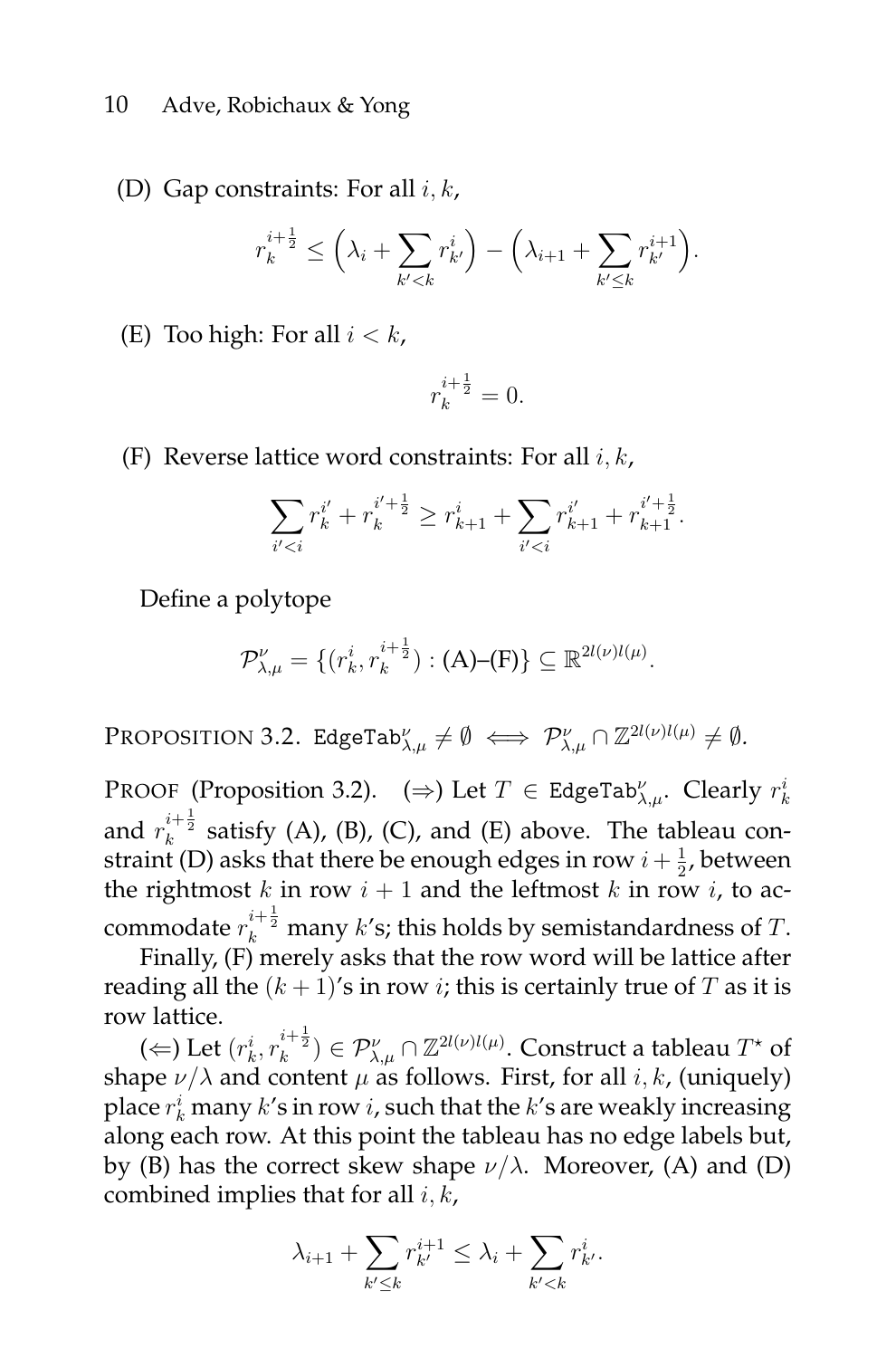This precisely asserts that the partially built  $T^*$  is column strict.

Next, place  $r_k^{i+\frac{1}{2}}$  many  $k$ 's as far to the right as possible in row  $i + \frac{1}{2}$  without breaking the semistandardness of T. To be precise, the last k will be in column  $\lambda_i + \sum_{k' < k} r_{k'}^i$  and the remaining k's will be in adjacent columns to the left, namely columns:

(3.3) 
$$
\left(\lambda_i + \sum_{k' < k} r_{k'}^i\right) - r_k^{i + \frac{1}{2}} + 1, \left(\lambda_i + \sum_{k' < k} r_{k'}^i\right) - r_k^{i + \frac{1}{2}} + 2, \\ \dots, \left(\lambda_i + \sum_{k' < k} r_{k'}^i\right) - 1, \lambda_i + \sum_{k' < k} r_{k'}^i.
$$

This completes  $T^*$ .

(D) asserts that column strictness is preserved in the final step where we have added the edges: We are placing the  $k$ 's in row  $i + \frac{1}{2}$  $\frac{1}{2}$  to the right of the box labels  $\leq k$  in row  $i+1$ . Also, in row  $i$ , the columns (3.3) contain box labels  $< k$ . Now, (E) says no edge label is too high.

However, (F) does not *a priori* show  $w_r(T^*)$  is lattice (see Example 3.6 below). Thus we need:

#### CLAIM 3.4.  $w_r(T^*)$  is lattice.

*Proof of claim:* Consider row  $i=1.$  In this case (F) asserts  $r_{k+1}^1 \leq 0$ for all  $k \geq 1$ . In view of (A), this means that there are no labels greater than 1 in the first row of  $T^*$ . Moreover, if we know row latticeness has not failed before reading row  $i > 1$  then (F) immediately says no violation can occur in row i either.

Therefore, it remains to check that while reading the edge labels in a row  $i+\frac{1}{2}$  $\frac{1}{2}$  one always remains lattice. Suppose not. (F) combined with (A) implies

$$
(3.5) \qquad \qquad \sum_{i' < i+1} r_k^{i'} + r_k^{i'+\frac{1}{2}} \ge \sum_{i' < i+1} r_{k+1}^{i'} + r_{k+1}^{i'+\frac{1}{2}}.
$$

That is, after reading the *entirety* of row  $i + \frac{1}{2}$  $\frac{1}{2}$ , the row reading word has at least as many  $k$ 's as  $(k + 1)$ 's.

Say edge  $(i + \frac{1}{2})$  $(\frac{1}{2},j)$  contains a violating label  $k+1$  that breaks the latticeness of the row word. We may assume this  $k+1$  is first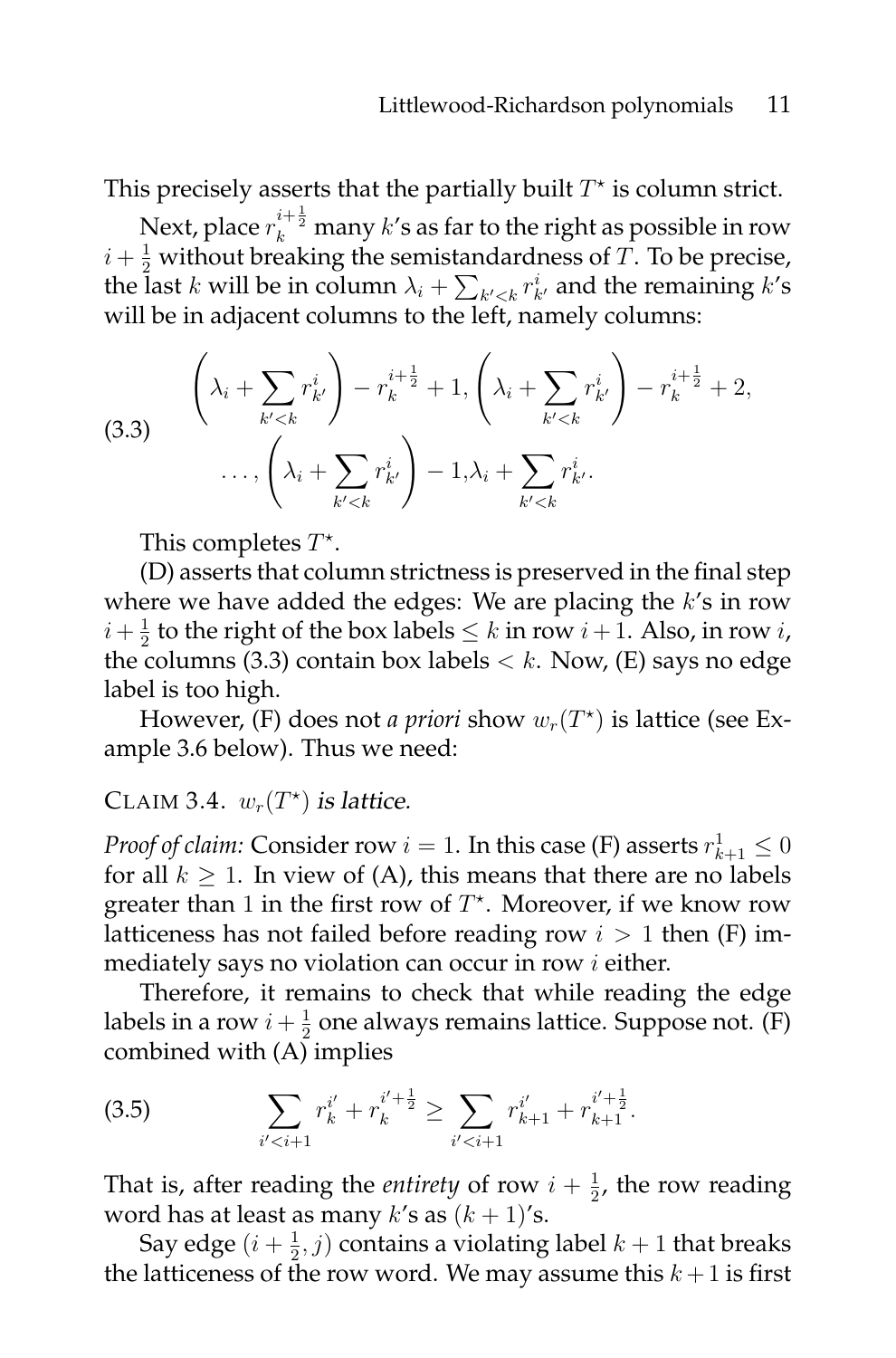(rightmost) among all such labels. By (3.5), and/or the sentence immediately after it, there must be an "extra" edge label  $k$  in row  $i + \frac{1}{2}$  $\frac{1}{2}$  and in column j or to its left.

Case 1:  $[T_{i,j} < k]$  The rightmostness of the placement of the k's (see (3.3)) implies that  $k \in T_{i+\frac{1}{2},j}$ . Hence, the row word has more  $(k+1)$ 's than k's before reading edge  $(i+\frac{1}{2})$  $(\frac{1}{2}, j)$ , a contradiction of the rightmostness of  $k + 1$ . That is, this case cannot occur.

Case 2:  $[T_{i,j} = k]$  By semistandardness, for every  $k+1$  in an edge  $(i+\frac{1}{2})$  $(\frac{1}{2},j')$  with  $j'\geq j$ , there is  $k\in T_{i,j'}.$  It is then straightforward to conclude there are more  $(k+1)$ 's than k's before reading the edge  $(i + \frac{1}{2})$  $(\frac{1}{2},j)$ , and in particular, before it even reads the rightmost  $k$ in row *i*, a contradiction.

This completes the proof of the proposition.

EXAMPLE 3.6. To illustrate the proof of  $(\Leftarrow)$  above, take  $\lambda =$  $(2, 2, 1, 1, 0)$ ,  $\mu = (2, 2, 2, 1, 1)$ , and  $\nu = (2, 2, 2, 2, 2)$ . Now,  $r_1^3$  $r_2^4 = r_1^{4+\frac{1}{2}} = r_2^{4+\frac{1}{2}} = r_4^{5+\frac{1}{2}} = r_5^{5+\frac{1}{2}} = 1$  and  $r_3^5 = 2$  (all other components are zero) defines a lattice point in  $\mathcal{P}_{\lambda,\mu}^{\nu}$ . There are four edge-labeled tableaux that have these statistics, namely



The first is not lattice, but the other three are. The rightmost of them is  $T^*$ .  $\Diamond$ 

*Conclusion of proof (Theorem 1.1):* Notice that since (A)–(F) is linear and homogeneous in the components of  $\lambda$ ,  $\mu$  and  $\nu$ , it follows that  $\mathcal{P}_{N\lambda,N\mu}^{N\nu}=N\mathcal{P}_{\lambda,\mu}^{\nu}$ . Thus, in view of Proposition 3.2, we have constructed the desired polytope  $\mathcal{P}_{\lambda,\mu}^{\nu}$  alluded to in the introduction. Since this is the only missing component of the argument given there, the theorem follows.

Using indicator variables, one easily modifies the above argument to construct a polytope  $\mathcal{Q}_{\lambda,\mu}^{\nu}$  whose lattice points are in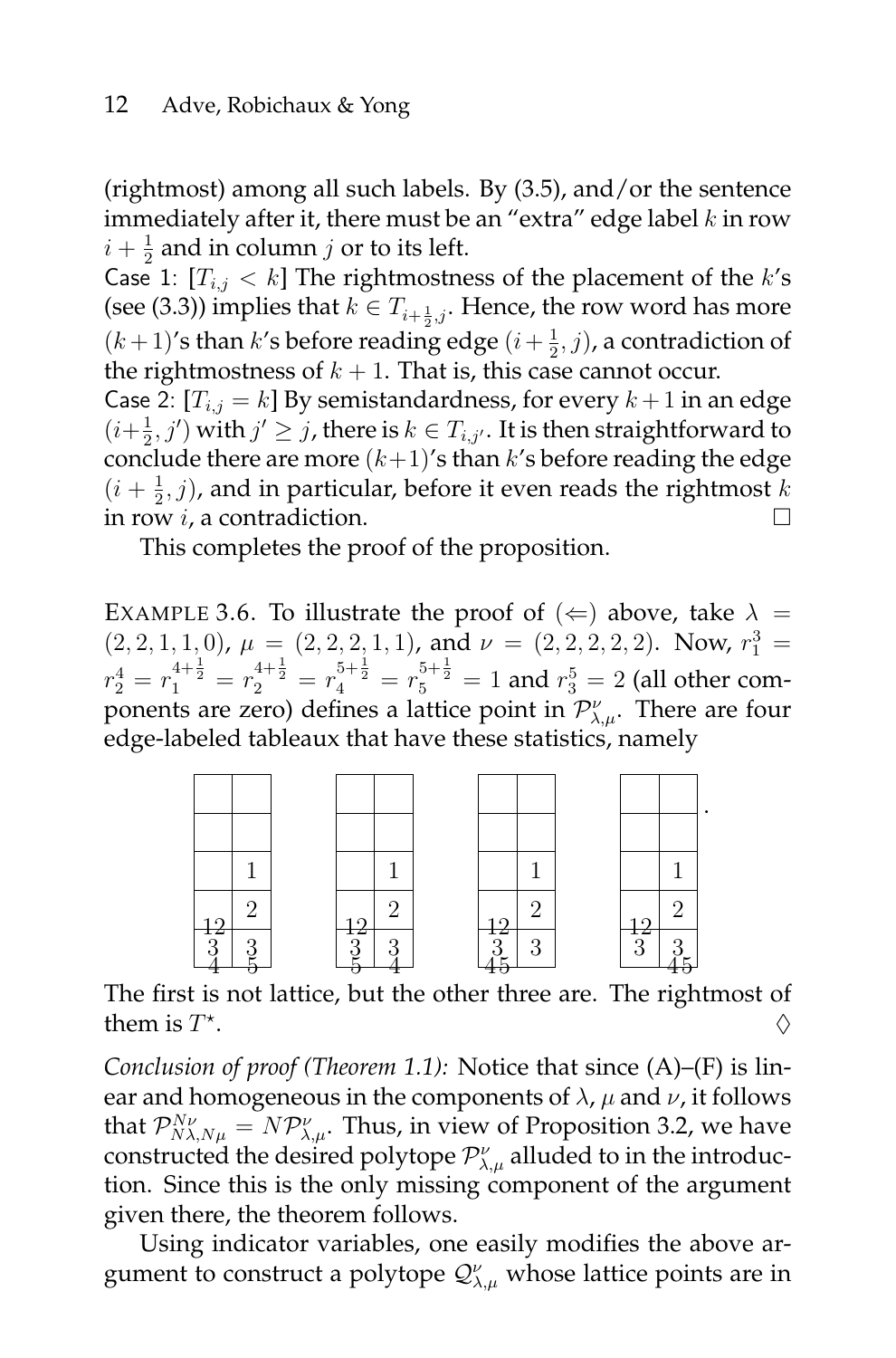bijection with the tableaux in EdgeTab $_{\lambda,\mu}^{\nu}.$  However this polytope does not satisfy  $N{\cal Q}_{\lambda,\mu}^{\nu}={\cal Q}_{N\lambda,N\mu}^{N\nu}$ . Counting lattice points of this polytope is not equivalent to computing  $C_{\lambda,\mu}^{\nu}$  since one needs a weighted count based on apwt.

### **4. Schubert calculus and complexity theory**

The Littlewood-Richardson polynomials appear in the topic of equivariant Schubert calculus of Grassmannians. The usage of "equivariant" refers to "equivariant cohomology," a type of enriched cohomology theory. We refer the reader to Knutson & Tao (2003) for background.

Another enriched cohomology theory is K-theory (i.e., the Grothendieck ring of algebraic vector bundles). There is a lattice rule Buch (2002) for the corresponding  $K$ -theoretic Littlewood-Richardson coefficients  $k_{\lambda,\mu}^{\nu}$  (another lattice rule uses *genomic tableaux* Pechenik & Yong (2017)).

QUESTION 4.1. Is the decision problem  $k_{\lambda,\mu}^{\nu}=0$  in <code>P?</code>

One cannot use the same general method of this paper to resolve Question 1. To be precise, in (Buch 2002, Section 7) it is noted that (up to a sign convention)  $k_{(1,0),(1,0)}^{(2,1)} = 1$  but  $k_{(2,0),(2,0)}^{(4,2)} = 1$ 0. That is, the saturation statement

$$
k_{\lambda,\mu}^{\nu} \neq 0 \implies k_{N\lambda,N\mu}^{N\nu} \neq 0
$$

is false (the truth of the converse is not known). Therefore, there cannot exist a polytope  $\mathcal{K}_{\lambda,\mu}^{\nu}$  with the dilation property  $N\mathcal{K}_{\lambda,\mu}^{\nu}$  =  $\mathcal{K}_{N\lambda,N\mu}^{N\nu}$  crucial for the argument we use.

Quantum cohomology of Grassmannians is another deformation of significant interest. Work of Buch *et al.* (2016) established a combinatorial rule for the coefficients  $d^{\nu}_{\lambda,\mu}$  of this case. They proved the two-step case of a *puzzle* conjecture of A. Knutson; see Buch *et al.* (2003). Also, Belkale (2008) has established a quantum saturation property for these quantum Littlewood-Richardson coefficients. However, even from these results a solution to the following is not clear to us: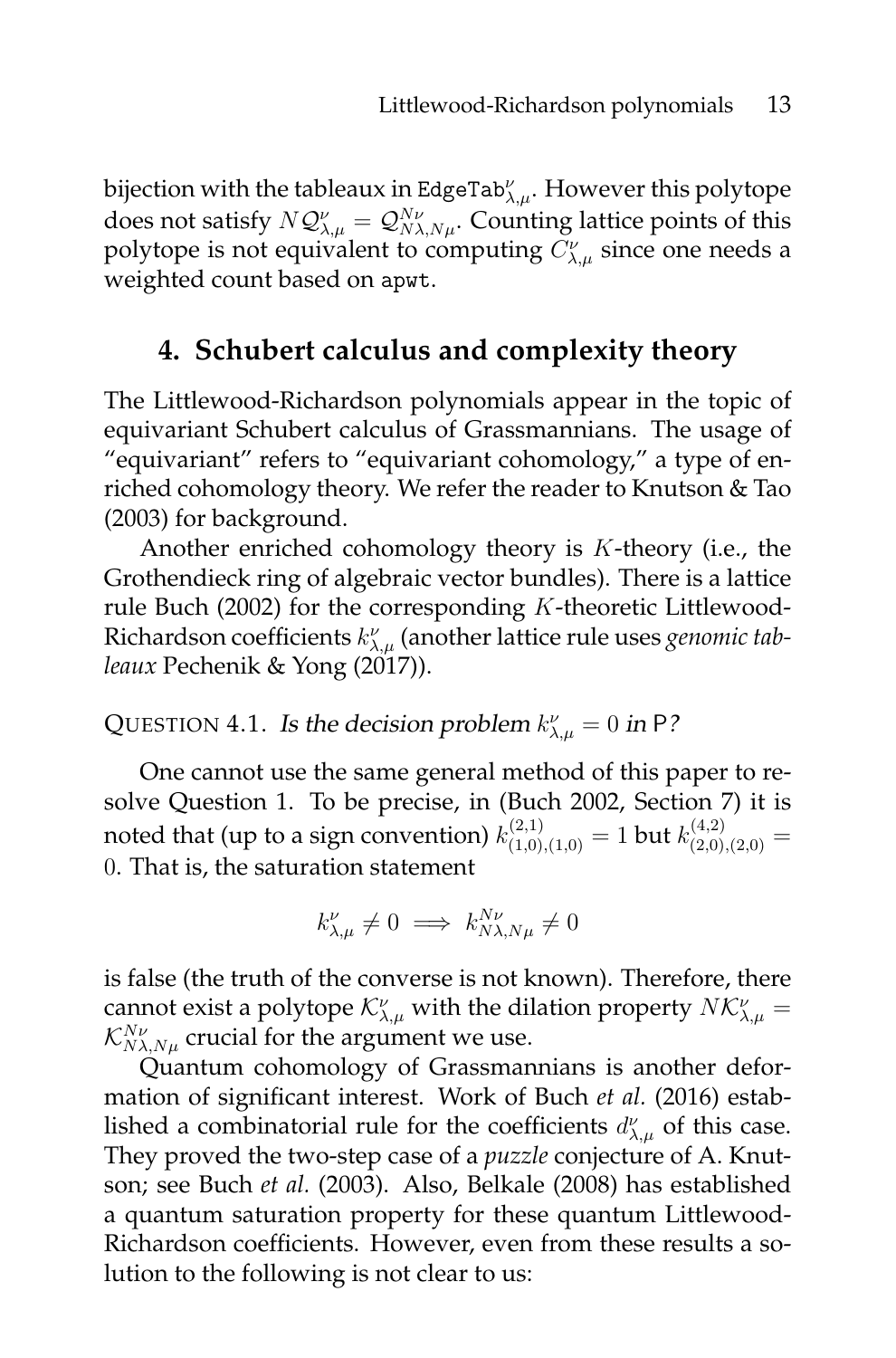### QUESTION 4.2. Is the decision problem  $d_{\lambda,\mu}^{\nu}=0$  in <code>P?</code>

The problems of computing  $k_{\lambda,\mu}^{\nu}$  and  $d_{\lambda,\mu}^{\nu}$  are #P-hard problems. This is because they contain as special cases the Littlewood-Richardson coefficients, which are #P-complete by Narayanan (2006). To show both problems are actually  $#P$ -complete, one needs an argument to establish both problems are actually in  $#P$ . This should be possible using one of the combinatorial rules for each of the numbers; the technicalities of such an argument (including recalling the rules) might appear elsewhere.

Finally, the Schur polynomials are special cases of *Schubert polynomials*  $\mathfrak{S}_w(X)$ , defined for any permutation  $w \in S_n$ . It is known that  $\mathfrak{S}_{w'} = \mathfrak{S}_w$  if  $w'$  is the image of  $w$  under the natural embedding of  $S_n \hookrightarrow S_{n+1}$ . Therefore it is unambiguous to refer to  $\mathfrak{S}_w$  for  $w \in S_\infty$ . These polynomials form a Z-linear basis of the ring of polynomials  $\mathbb{Q}[x_1, x_2, \ldots]$ . The structure constants  $c_{u,v}^w$ relative to this basis are known to be nonnegative for Schubert calculus reasons. We refer to the book Manivel (2001) for background and references.

It is a longstanding open problem to find a combinatorial rule for  $c_{u,v}^w$ . In particular, it is not known if the problem is in #P. Since the Schubert structure constants also contain the Littlewood-Richardson coefficients in a specific way, the aforementioned theorem of H. Narayanan implies the problem is  $\#P$ hard. I. Pak-A. Morales have informed us that they have a proof that the problem is in GapP.

### QUESTION 4.3. Is the decision problem  $c_{u,v}^w = 0$  NP-hard?

Recently, it was shown that vanishing of Kronecker coefficients is NP-hard Ikenmeyer *et al.* (2017). This establishes a formal difference in difficulty between the Kronecker coefficients and the Littlewood-Richardson coefficients. Inspired by their results, Question 3 asks if one can similarly establish a formal complexity difference in Schubert calculus. On the other hand, if either decision problem in Questions 1 or 2 is NP-hard, then such a formal difference does not preclude existence of a general combinatorial rule, as rules exist in both of these research directions.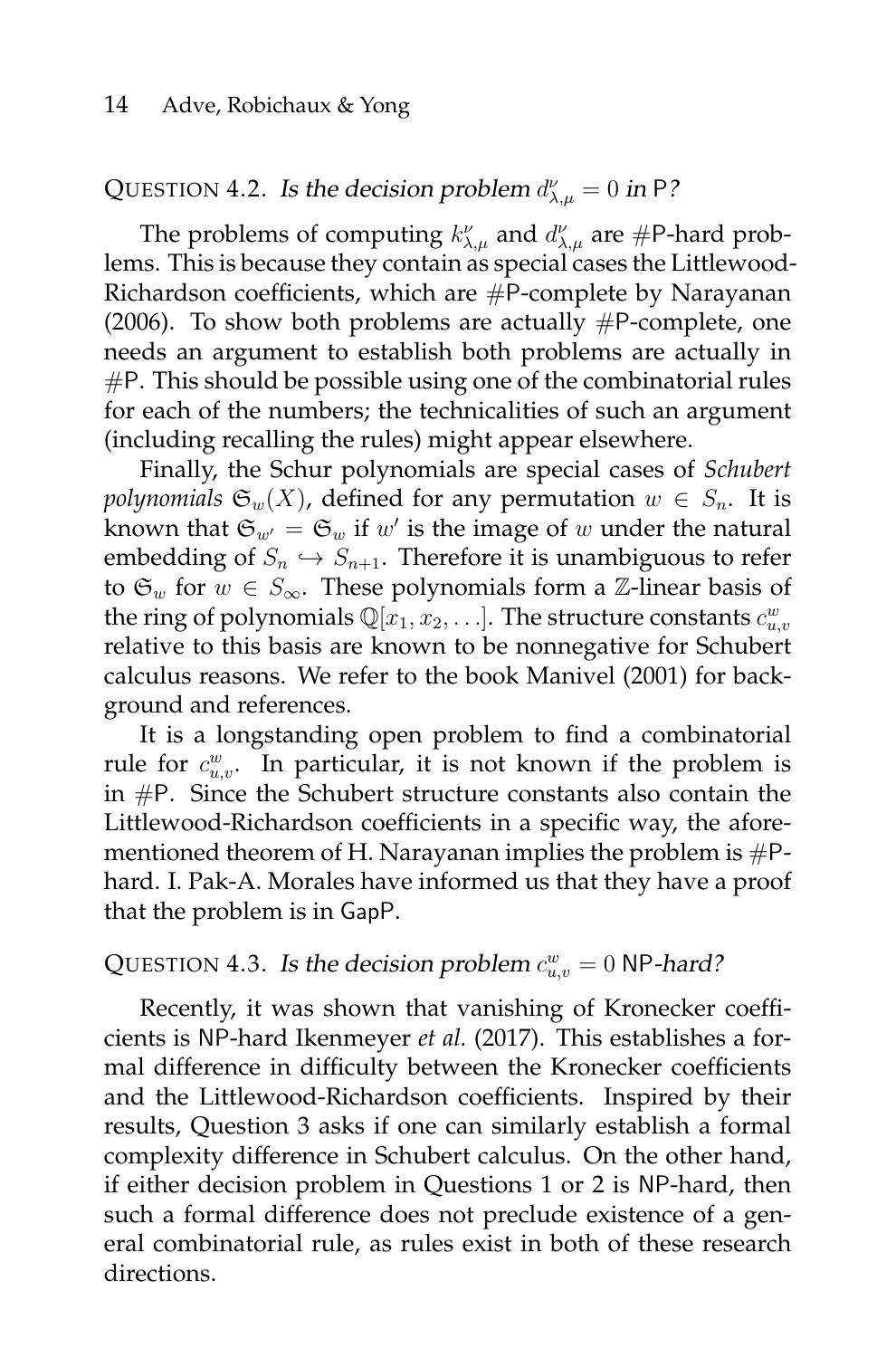## **Acknowledgements**

We thank Christian Ikenmeyer, Alejandro Morales, and Igor Pak for helpful exchanges. AY was supported by an NSF grant. This material is based upon work of CR supported by the National Science Foundation Graduate Research Fellowship Program under Grant No. DGE 1746047.

### **References**

D. ANDERSON, E. RICHMOND & A. YONG (2013). Eigenvalues of Hermitian matrices and equivariant cohomology of Grassmannians. *Compositio Math.* **149**, 1569–1582.

P. BELKALE (2008). Quantum generalization of the Horn conjecture. *J. Amer. Math. Soc.* **21**(2), 365–408.

A. S. BUCH (2002). A Littlewood-Richardson rule for the K-theory of Grassmannians. *Acta Math.* **189**(1), 37–78.

A. S. BUCH, A. KRESCH, K. PURBHOO & H. TAMVAKIS (2016). The puzzle conjecture for the cohomology of two-step flag manifolds. *J. Algebraic Combin.* **44**(4), 973–1007.

A. S. BUCH, A. KRESCH & H. TAMVAKIS (2003). Gromov-Witten invariants on Grassmannians. *J. Amer. Math. Soc.* **16**, 901–915.

P. BÜRGISSER & C. IKENMEYER (2008). The complexity of computing Kronecker coefficients. *Discrete Mathematics and Theoretical Computer Science, Proc., Assoc. DMTCS, Nancy* 357–368.

J. A. DE LOERA & T. B. MCALLISTER (2006). On the computation of Clebsch-Gordan coefficients and the dilation effect. *Experiment. Math.,* **15**(1), 7–19.

W. GRAHAM (2001). Positivity in equivariant Schubert calculus. *Duke Math. J.* **109**(3), 599–614.

M. GROTSCHEL, L. LOVASZ & A. SCHRIJVER (1993). Geometric algorithms and combinatorial optimization. *Springer Verlag* .

C. IKENMEYER, K. D. MULMULEY & M. WALTER (2017). On vanishing of Kronecker coefficients. *Computational complexity* **26**(2), 949–992.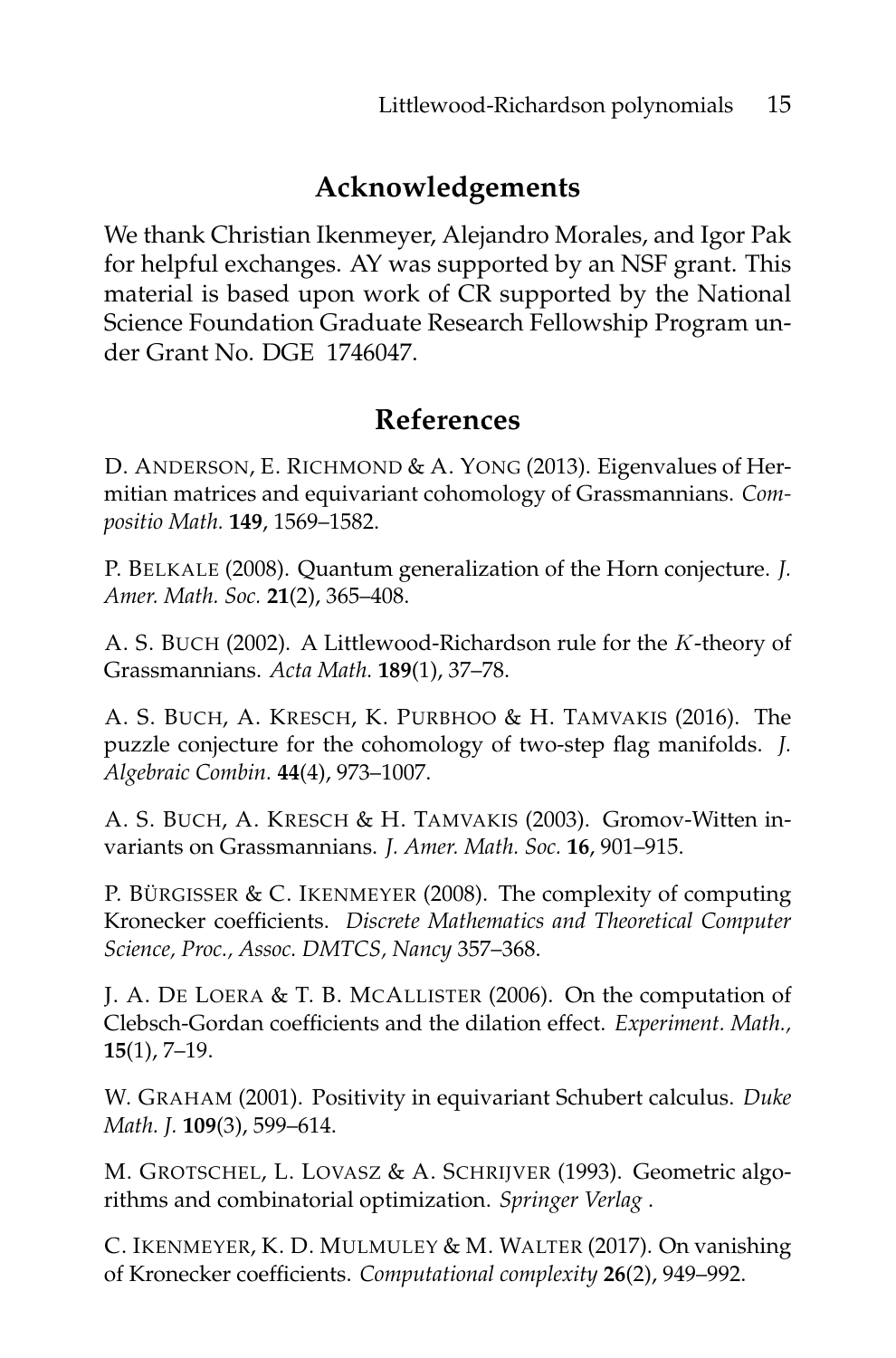#### 16 Adve, Robichaux & Yong

A. KNUTSON, E. MILLER & A. YONG (2009). Gröbner geometry of vertex decompositions and of flagged tableaux. *J. Reine Angew. Math. (Crelles J.)* **630**, 1–31.

A. KNUTSON & T. TAO (2003). Puzzles and (equivariant) cohomology of Grassmannians. *Duke Math. J.* **119**(2), 221–260.

V. KREIMAN (2010). Equivariant Littlewood-Richardson skew tableaux. *Trans. Amer. Math. Soc.* **362**(5), 2589–2617.

I. G. MACDONALD (1992). Schur functions: theme and variations. *Actes 28-e S´eminaire Lotharingien, I.R.M.A., Strasbourg* 5–39.

L. MANIVEL (2001). Symmetric functions, Schubert polynomials and degeneracy loci. *Translated from the 1998 French original by John R. Swallow. SMF/AMS Texts and Monographs, American Mathematical Society, Providence,* .

A. MOLEV (2009). Littlewood-Richardson polynomials. *J. Algebra* **321**(11), 3450–3468.

A. MOLEV & B. SAGAN (1999). A Littlewood-Richardson rule for factorial Schur functions. *Trans. Amer. Math. Soc.* **351**(11), 4429–4443.

K. D. MULMULEY, H. NARAYANAN & M. SOHONI (2012). Geometric complexity theory III: on deciding nonvanishing of a Littlewood-Richardson coefficient. *J. Algebraic Combin.* **36**(1), 103–110.

H. NARAYANAN (2006). On the complexity of computing Kostka numbers and Littlewood-Richardson coefficients. *J. Alg. Comb.* **24**(3), 347– 354.

I. PAK & G. PANOVA (2017). On the complexity of computing Kronecker coefficients. *Comput. Complexity* **26**(1), 1–36.

O. PECHENIK & A. YONG (2017). Genomic tableaux. *J. Algebraic Combin.* **45**(3), 649–685.

É. TARDOS (1986). A Strongly Polynomial Algorithm to Solve Combinatorial Linear Programs. *Operations Research* **34**(2), 250–256.

H. THOMAS & A. YONG (2018). Equivariant Schubert calculus and jeu de taquin. *Annales de l'Institut Fourier* **68**(1), 275–318.